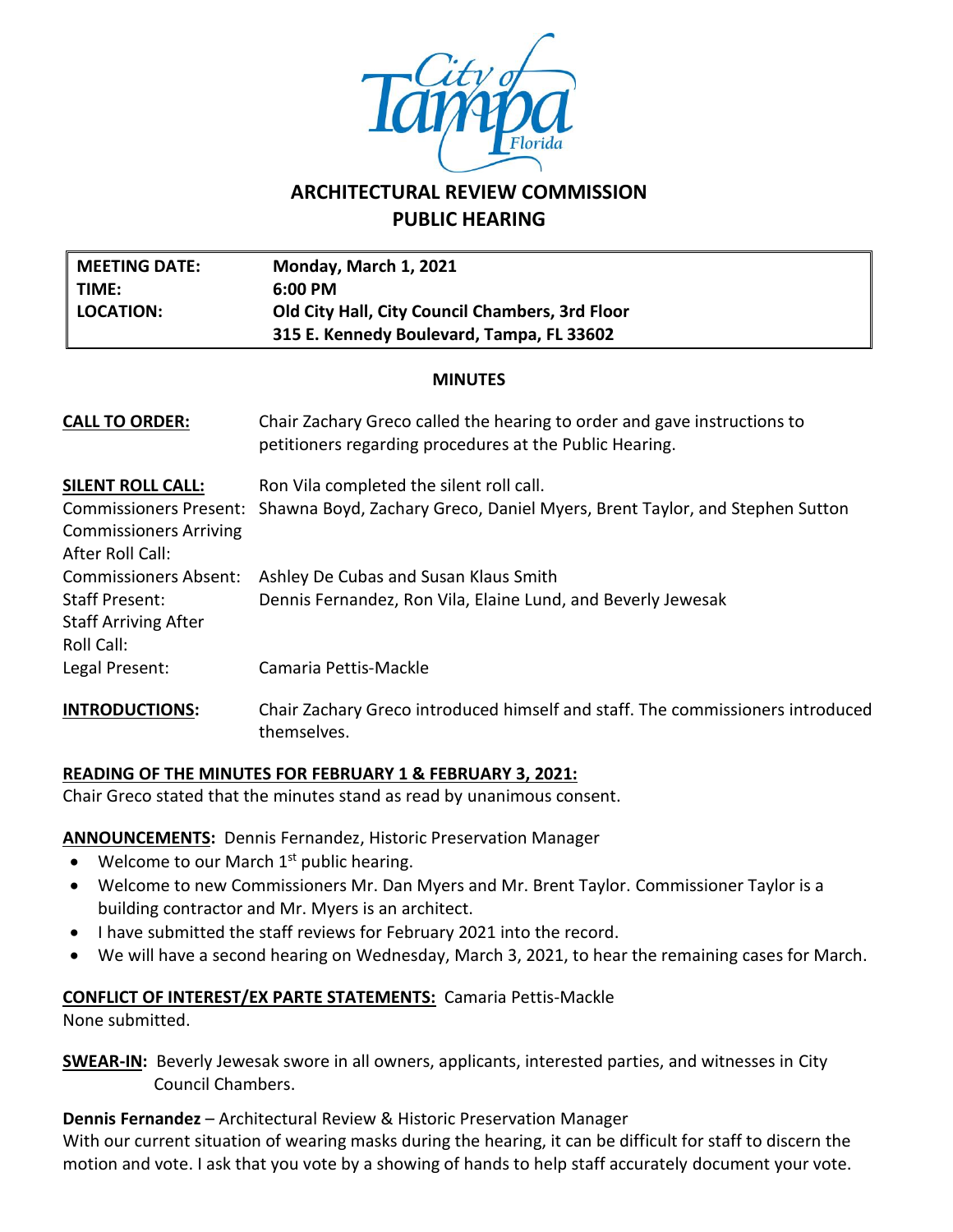**CONTINUATIONS:** Dennis Fernandez, Historic Preservation Manager

ARC 21-106 – 703 S. Newport Avenue - Requested by agent to continue to the April 5, 2021, Public Hearing.

## **Motion: Steven Sutton Second: Shawna Boyd**

Move to grant a continuance in case **ARC 21-106** for the property located at **703 S. Newport Avenue** to the Monday, April 5, 2021, Public Hearing at 6:00 p.m.

## **The motion was approved by a vote of 5-0-0.**

#### **ITEMS TO BE REVIEWED:**

| <b>ARC T21-02</b> | OWNER:    | Andrew Newman & Ariel Peters                               |
|-------------------|-----------|------------------------------------------------------------|
|                   | AGENT:    | John Hadley                                                |
|                   | DISTRICT: | Hyde Park                                                  |
|                   | LOCATION: | 1704 Jetton Avenue                                         |
|                   | REQUEST:  | Ad Valorem Historic Tax Exemption: Part I-Pre-Construction |
|                   | PURPOSE:  | Residential                                                |

Public Comment: No one came forward.

#### **Motion: Shawna Boyd Second: Steven Sutton**

Move to approve the ad Valorem Tax Exemption Application, Part I/Pre-Construction for the plans presented at this Public Hearing in case number **ARC T21-02** for the property located at **1704 Jetton Avenue**, for the rehabilitation of this property because, based on the facts in the record, the proposed project is consistent with the "Secretary of Interior's Standards for Rehabilitation and Guidelines for Rehabilitating Historic Buildings."

#### **The motion was approved with a vote of 5-0-0.**

Additional swear-in conducted.

| ARC 21-141 | OWNER:    | David T and Susan C Ward                                                      |           |
|------------|-----------|-------------------------------------------------------------------------------|-----------|
|            | AGENT:    | David T and Susan C Ward                                                      |           |
|            | DISTRICT: | Hyde Park                                                                     |           |
|            | LOCATION: | 806 S. Fremont Avenue                                                         |           |
|            | REQUEST:  | <b>Certificate of Appropriateness - New Construction: Addition to Primary</b> |           |
|            |           |                                                                               | Structure |

Public Comment: No one came forward.

#### **Motion: Shawna Boyd Second: Steven Sutton**

Move to grant a continuance in case **ARC 21-141** for the property located at **806 S. Fremont Avenue** to the Monday, May 3, 2021, Public Hearing at 6:00 p.m.

#### **The motion was approved by a vote of 5-0-0.**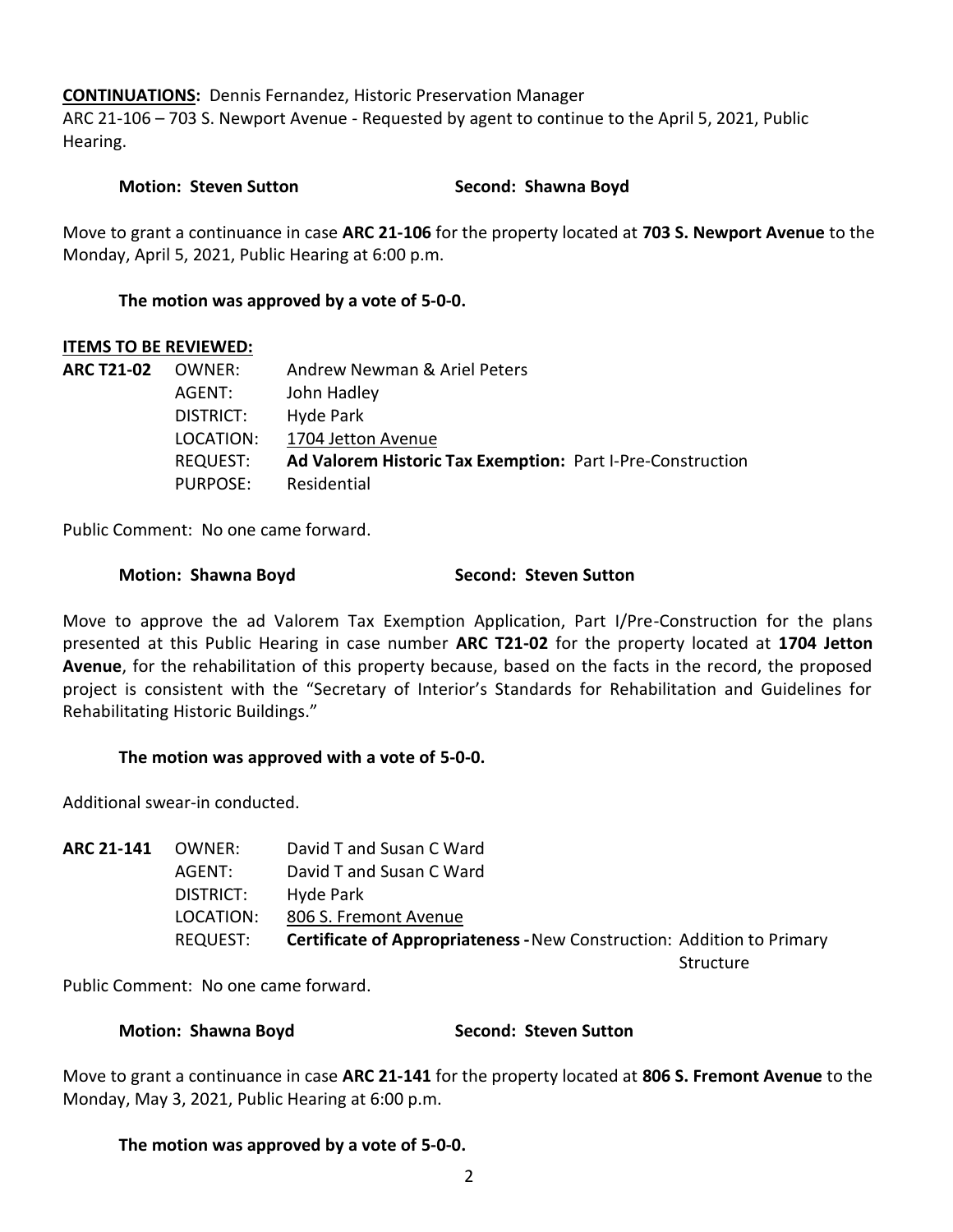| ARC 21-106 | OWNER:                                                               | Darryl & Frances Farley Snabes                                          |
|------------|----------------------------------------------------------------------|-------------------------------------------------------------------------|
|            | AGENT:                                                               | Lyle Breeze                                                             |
|            | DISTRICT:                                                            | Hyde Park                                                               |
|            | LOCATION:                                                            | 703 S. Newport Avenue                                                   |
|            | REQUEST:                                                             | Certificate of Appropriateness - New Construction: Accessory Structure, |
|            |                                                                      | Site Improvements                                                       |
|            | PURPOSE: Residential                                                 |                                                                         |
|            | Requested by agent to continue to the April 5, 2021, Public Hearing. |                                                                         |

**ARC 21-108** OWNER: Andrew Newman & Ariel Peters AGENT: John Hadley DISTRICT: Hyde Park LOCATION: 1704 Jetton Avenue REQUEST: **Variance** – 1) East side yard setback from 7' to 3' with an encroachment of 1.5' for eaves/gutters. 2) Front Yard setback from 25' to 16.25' with an encroachment of 1.5' for eaves/gutter.

> **Certificate of Appropriateness** - New Construction: Porte Cochere PURPOSE: Residential

*Requested by agent to be withdrawn.*

Additional swear-in conducted.

| <b>ARC 21-140</b> | OWNER:          | Jonathan and Jennifer Rae                                                     |
|-------------------|-----------------|-------------------------------------------------------------------------------|
|                   | AGENT:          | Alan Dobbs                                                                    |
|                   | DISTRICT:       | Seminole Heights                                                              |
|                   | LOCATION:       | 5701 N. Central Avenue                                                        |
|                   | REQUEST:        | <b>Certificate of Appropriateness - New Construction: Accessory Structure</b> |
|                   | <b>PURPOSE:</b> | Residential                                                                   |

Public Comment: No one came forward.

#### **Motion: Shawna Boyd Second: Steven Sutton**

Move to grant a **Certificate of Appropriateness** for the drawings and documents presented at this Public Hearing in **ARC 21-140** for the property located at **5701 N. Central Avenue**, with the following conditions **to be approved by staff:**

• the materials on the base of the structure be revisited with staff.

because, based upon the finding of fact, the proposed project is consistent with the "Seminole Heights Design Guidelines" of the City of Tampa, for the following reasons: the scale, massing and forms are consistent with the guidelines.

#### **The motion was approved by a vote of 5-0-0.**